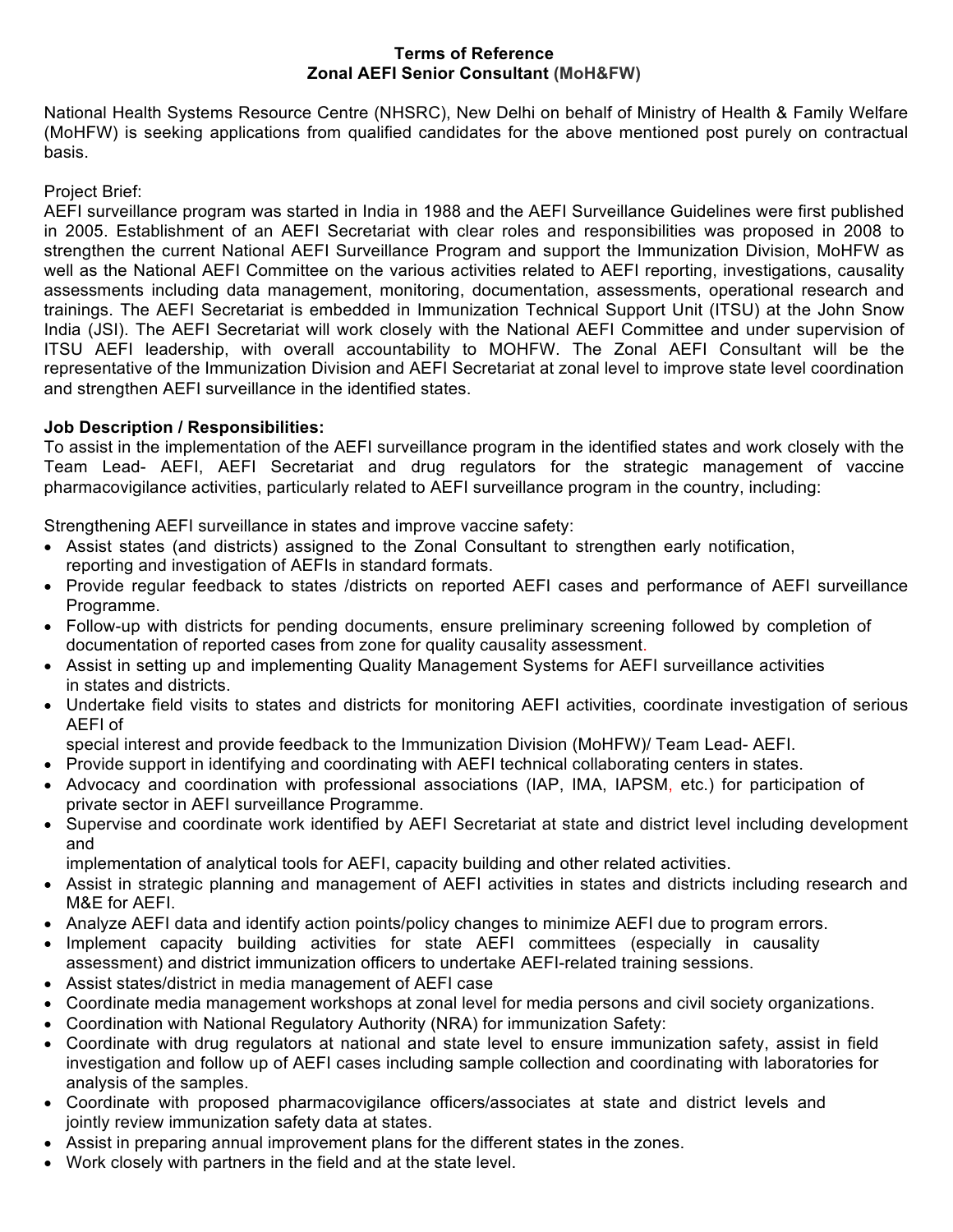#### **Required / Desired Qualifications:**

**Education:** MBBS with 5+ years experiences in public health programme management. If the candidate is post graduate in public health than the duration of Post-Graduation, shall be counted as experience post MBBS. Candidate with MPH/MD will be preferred. He/She should have knowledge of statistical analysis, ability to compile and analyse large scale and diverse data and ability to share information harmoniously with multiple partners and work in a multi-culture team environment.

**Age limit**: Up to 45 years as on last date for receiving application and having sound health to undertake extensive field visits.

**Remuneration**: Between Rs. 90,000/- to Rs.1,50,000/- per month

**Location**: AEFI Secretariat, ITSU, New Delhi.

**How to apply**: Candidates are requested to fill the online application correctly which is available on the NHSRC website (http://nhsrcindia.org). Applications will be accepted in the prescribed online application format only. The last date for receiving applications is **21-Jun-2022**.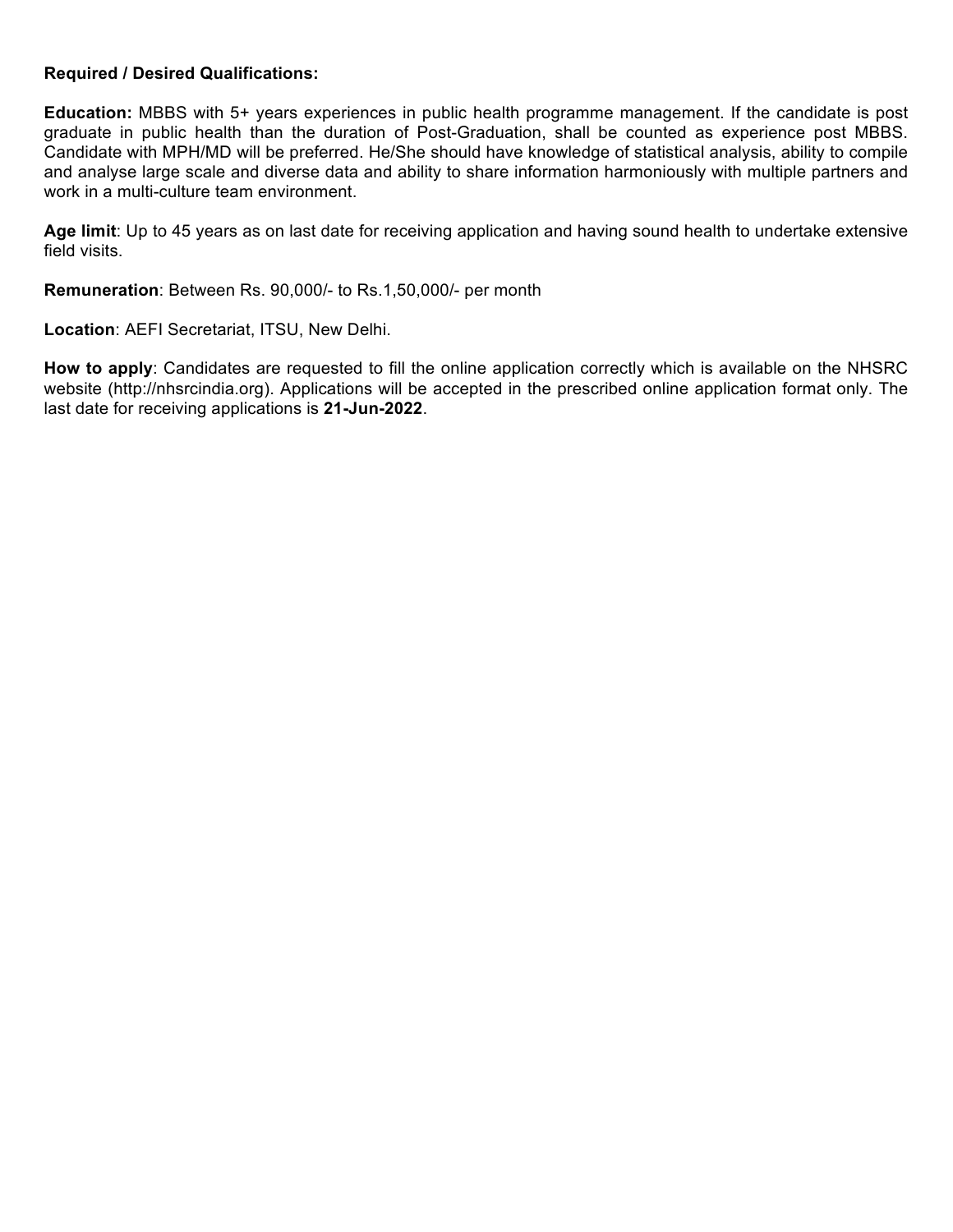## **!नबंधन एवं शत\***

# **जोनल एईएफआई व1र3ठ परामश8दाता** (**: वा: < य और प1रवार क@ याण मंBालय**)

राष्ट्रीय स्वास्थ्य प्रणाली संसाधन केन्द्र (एनएचएसआरसी), नई दिल्ली, स्वास्थ्य एवं परिवार कल्याण मंत्रालय की ओर से पूर्णतः संविदा आधार पर उपर्युक्त पद के लिए पात्र अभ्यर्थियों से आवेदन आमंत्रित करता है।

परियोजना का संक्षिप्त विवरणः

भारत में एईएफआई निगरानी कार्यक्रम की शुरूआत वर्ष 1988 में की गई थी तथा एईएफआई निगरानी दिशा-निर्देश पहली बार वर्ष 2005 में प्रकाशित किए गए थे। मौजूदा राष्ट्रीय एईएफआई निगरानी कार्यक्रम को सुदृढ़ बनाने व प्रतिरक्षण प्रभाग, स्वास्थ्य एवं परिवार कल्याण मंत्रालय को सहयोग देने के साथ-साथ एईएफआई रिपोर्टिंग, जांच, डाटा प्रबंधन सहित कैजुअल्टी आकलन, निगरानी, डॉक्यूमेंटेशन, आकलन प्रचालन संबंधी अनुसंधान व प्रशिक्षण से संबंधित विभिन्न कार्यकलापों के लिए राष्ट्रीय एईएफआई समिति की वर्ष 2008 में स्पष्ट भूमिकाओं व उत्तरदायित्वों के साथ एईएफआई सचिवालय की स्थापना का प्रस्ताव किया गया था। एईएफआई सचिवालय जॉन स्नो इंडिया (जेएसआई) में प्रतिरक्षण तकनीकी सहायता इकाई (आईटीएसयू) में अंतःस्थापित है। एईएफआई सचिवालय राष्ट्रीय एईएफआई समिति के साथ मिलकर तथा स्वास्थ्य एवं परिवार कल्याण मंत्रालय की संपूर्ण जवाबदेही के साथ आईटीएसयू एईएफआई नेतृत्व के पर्यवेक्षण के अंतर्गत कार्य करेगा। जोनल एईएफआई परामर्शदाता राज्य स्तरीय समन्वयन को बेहतर बनाने व अभिज्ञात राज्यों में एईएफआई निगरानी को सुदृढ़ करने के लिए जोनल स्तर पर प्रतिरक्षण प्रभाग व एईएफआई सचिवालय का प्रतिनिधि होगा।

### **काय8 Cववरण**/**उEरदा!यFव**:

अभिज्ञात राज्यों में एईएफआई निगरानी कार्यक्रम के कार्यान्वयन में सहायता देना व टीका फार्माकोविजिलेंस कार्यकलापों के रणनीतिक प्रबंधन हेत् कार्यक्रम लीडर-एईएफआई सचिवालय व औषधि विनियामक के साथ मिलकर कार्य करना, विशेषकर देश में एईएफआई निगरानी से संबंधित कार्यकलाप करना, जिसमें निम्नलिखित भी शामिल हैं:

राज्यों में एईएफआई निगरानी का सुदृढ़ीकरण व टीका सुरक्षा को बेहतर बनाना।

- मानक प्रारूपों में एईएफआई की शीघ्र अधिसूचना, रिपोर्टिंग व जांच को सुदृढ़ करने के लिए जोनल परामर्शदाता को दिए गए राज्यों (व जिलों) को सहयोग देना।
- रिपोर्ट किए गए एईएफआई मामलों व एईएफआई निगरानी कार्यक्रम के निष्पादन से संबंधित राज्यों/जिलों को नियमित फीडबैक प्रदान
- लंबित दस्तावेजों हेतु जिलों के साथ अनुवर्ती कारेवाई करना, गुणवत्तापूर्ण कैजुअल्टी आकलन हेतु प्रारंभिक जांच सुनिश्चित करना इसके बाद जोन के रिपोर्ट किए गए मामलों का डॉक्यूमेंटेशन पूरा करना।
- राज्यों व जिलों में एईएफआई निगरानी कार्यकलापों हेतु गुणवत्ता प्रबंधन प्रणाली की स्थापना व कार्यान्वयन में सहयोग देना।
- एईएफआई कार्यकलापों की निगरानी हेतु राज्यों व जिलों का क्षेत्रीय दौरा करना, विशेष हित के गंभीर एईएफआई मामलों की जांच में समन्वय करना व प्रतिरक्षण प्रभाग (स्वास्थ्य एवं परिवार कल्याण मंत्रालय)/कार्यक्रम लीडर- एईएफआई को फीडबैक प्रदान करना।
- राज्यों में एईएफआई तकनीकी सहयोगी केन्द्रों की पहचान व समन्वयन करने में सहयोग प्रदान करना।
- एईएफआई निगरानी कार्यक्रम में निजी क्षेत्र की भागीदारी हेतु व्यावसायिक एसोसिएशनों (आईएपी, आईएमए, आईएपीएसएम आदि) के साथ सहयोग व समन्वयन करना।
- एईएफआई हेत् विश्लेषणात्मक क्षमता का विकस व कार्यान्वयन, क्षमता निर्माण व अन्य संबंधित गतिविधियों सहित राज्य व जिला स्तर पर एईएफआई सचिवालय दवारा निर्धारित कार्य पर्यवेक्षण व समन्वयन करना।